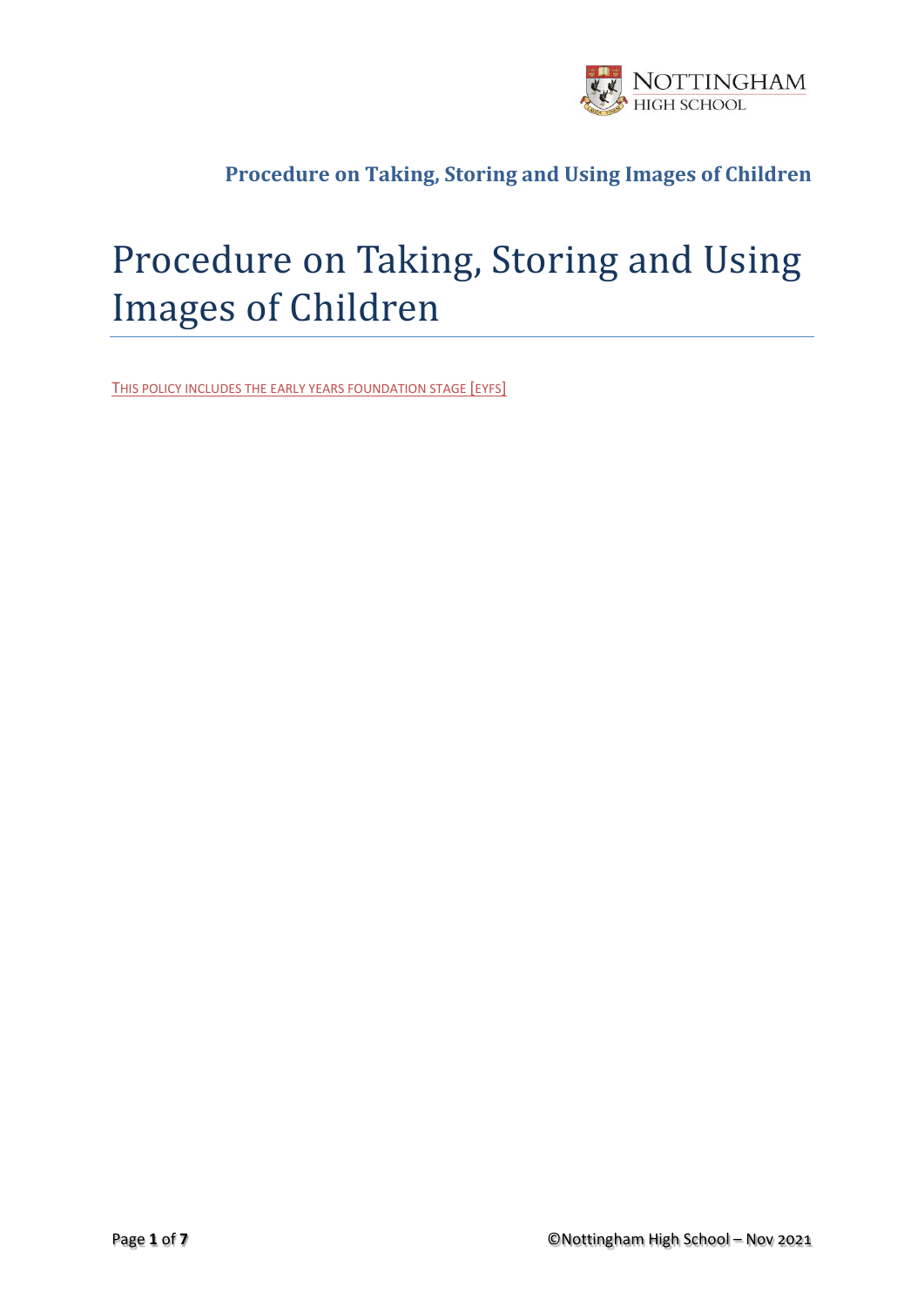

#### **Contents**

| 1.  |                                                                                            |
|-----|--------------------------------------------------------------------------------------------|
| 2.  |                                                                                            |
| 3.  |                                                                                            |
| 4.  | The Application of Data Protection Laws to Taking, Using and Storing Images of Children  5 |
| 5.  |                                                                                            |
| 6.  |                                                                                            |
| 7.  | Images that we use in Displays and on our Website/Social Media platforms  6                |
| 8.  |                                                                                            |
| 9.  |                                                                                            |
| 10. |                                                                                            |
| 11. |                                                                                            |
| 12. |                                                                                            |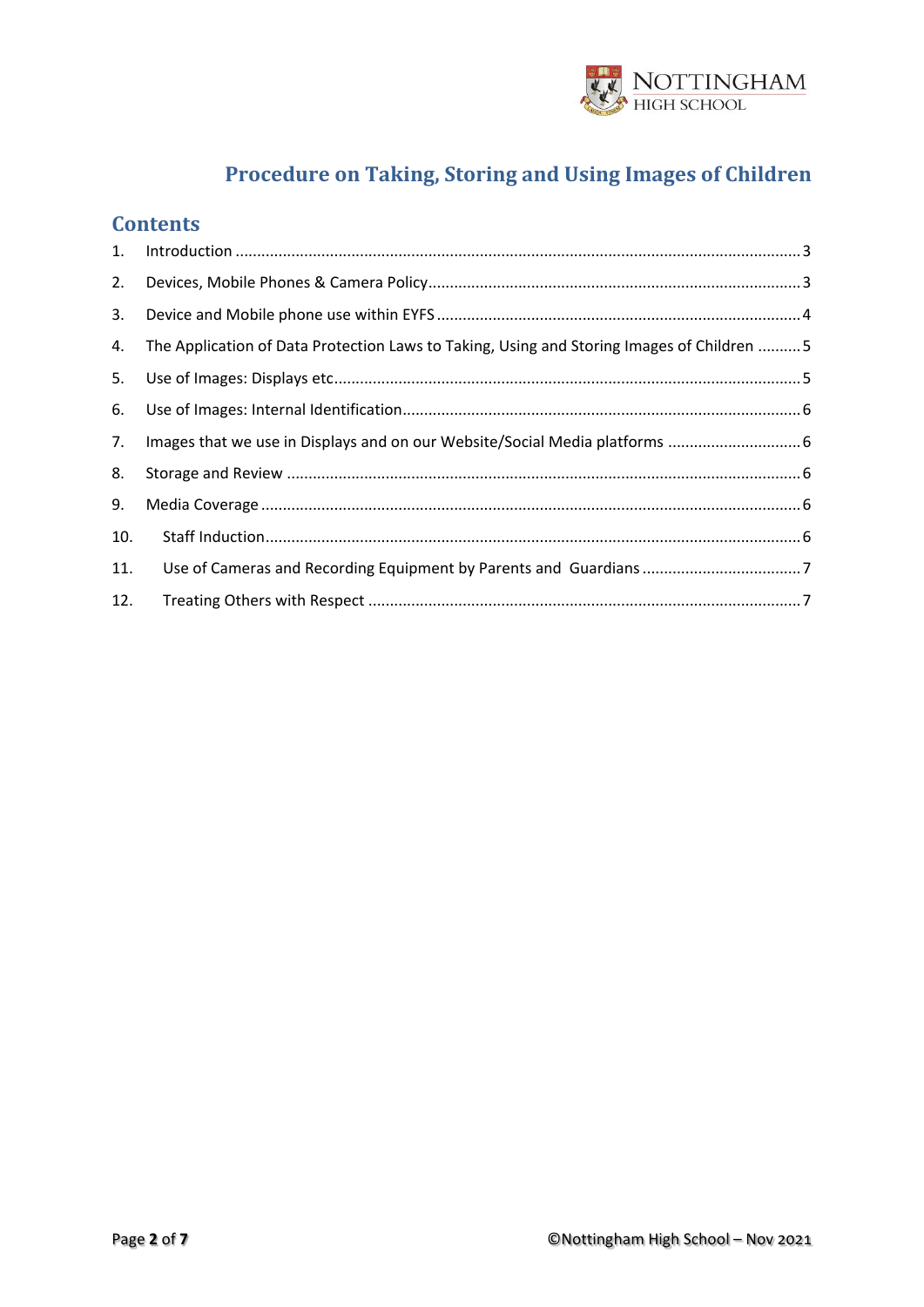

The latest versions of the School's Child Protection policies can be found at

<http://www.nottinghamhigh.co.uk/about-us/school-policies>

Abbreviations used in this document: NHS = Nottingham High School, DSL = Designated Senior Lead, ICT = Information and Communications Technology

#### <span id="page-2-0"></span>**1. Introduction**

NHS is an open, inclusive and welcoming community that is very proud of all of the achievements of all of our pupils in their academic, artistic and sporting endeavours.

We particularly welcome parents, guardians and guests to our concerts, plays and sporting events, as well as to more formal occasions during the School year. The School walls are decorated with examples of pupils' work, team photographs and photographs of trips and expeditions in which our pupils have participated. We make full use of electronic notice boards inside the School to enhance our displays. Our website is updated regularly, and parents and guardians are sent our regular ebulletins in order to keep them fully abreast with the news of our active community.

NHS is conscious of potential child protection issues in using images, of the need to protect children's identities, and to not to use images that could expose them to potential embarrassment or harassment. These are the principle concerns of this policy. See also NHS ICT 'Acceptable Use' Policies

## <span id="page-2-1"></span>**2. Devices, Mobile Phones & Camera Policy**

It is our intention to provide an environment in which children, parents and staff are safe from images being recorded and inappropriately used.

NHS allows staff to bring in personal devices and mobile telephones for their own use.

Users bringing personal devices and mobile telephones into NHS must ensure there is no inappropriate or illegal content on the device.

During working hours personal devices, mobile phones and cameras must be kept out of the reach of children and parents in a secure area accessible only to staff. All staff are made aware of their duty to follow this procedure. If, in a School context, a member of staff takes a photo on a personal mobile phone this must be upload to a School social media account and deleted from the personal mobile as soon as possible.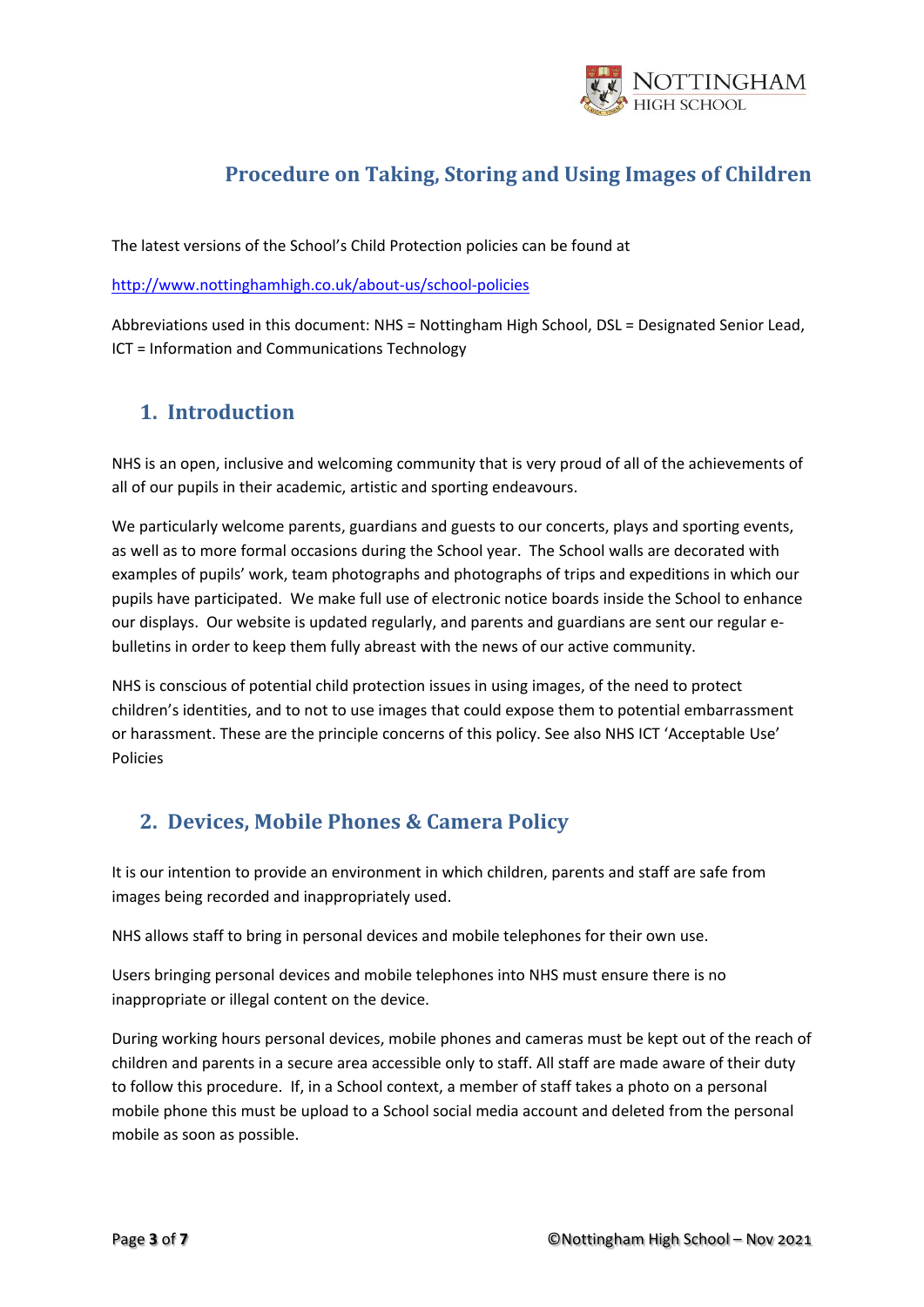

If a member of staff is waiting for an emergency personal call then their phone may be left with the Office Secretary who, with permission, will answer and then notify the member of staff.

Staff will need to ensure that Reception has up to date contact information and that staff make their families, children's schools etc., aware of emergency work telephone numbers. This is the responsibility of the individual staff member.

It is the responsibility of all members of staff to be vigilant and report any concerns to the DSL.

Concerns will be taken seriously, logged and investigated appropriately in line with our safeguarding policy.

#### <span id="page-3-0"></span>**3. Device and Mobile phone use within EYFS**

Personal mobile phones and devices with personal cameras may not be used within the EYFS setting. Staff, parents, guardians and visitors are required to not have their mobile phones, devices or personal cameras out for use within the setting. There is signage within the setting to state this.

During working hours personal devices, mobile phones and cameras must be kept out of the reach of children and parents in a secure area accessible only to staff. All staff are made aware of their duty to follow this procedure. If, on a school trip a member of staff takes a photo on a personal mobile phone this must be upload to social media and deleted from the personal mobile ASAP.

We believe that photographs validate children's experiences and achievements and are a valuable way of recording milestones in a child's life. Parental permission for the different ways in which we use photographs is gained as part of the initial registration at Nottingham High School. We take a mixture of photos that reflect the events and activities in School; sometimes this will be when children are engrossed in an activity, either on their own or with their peers. Some of these images will be used to illustrate children's progress in the assessment of pupils.

At NHIJS events we allow parents to use their devices to record their own child's participation and issue guidance for this which states that:

*With the permission of the Head, as parents you are welcome to take images of your own children at award ceremonies, concerts/shows, NHINJAS functions and sporting events,* 

*However, on all such occasions care must be taken not to interfere with the smooth running of the event, breach commercial copy right laws or compromise health and safety. In order for such parental photographic permissions to be granted, parents must ensure that:*

• *You respect the School's decision to prohibit photography of certain children or a particular event. (This would be announced prior to or at the start of the event).*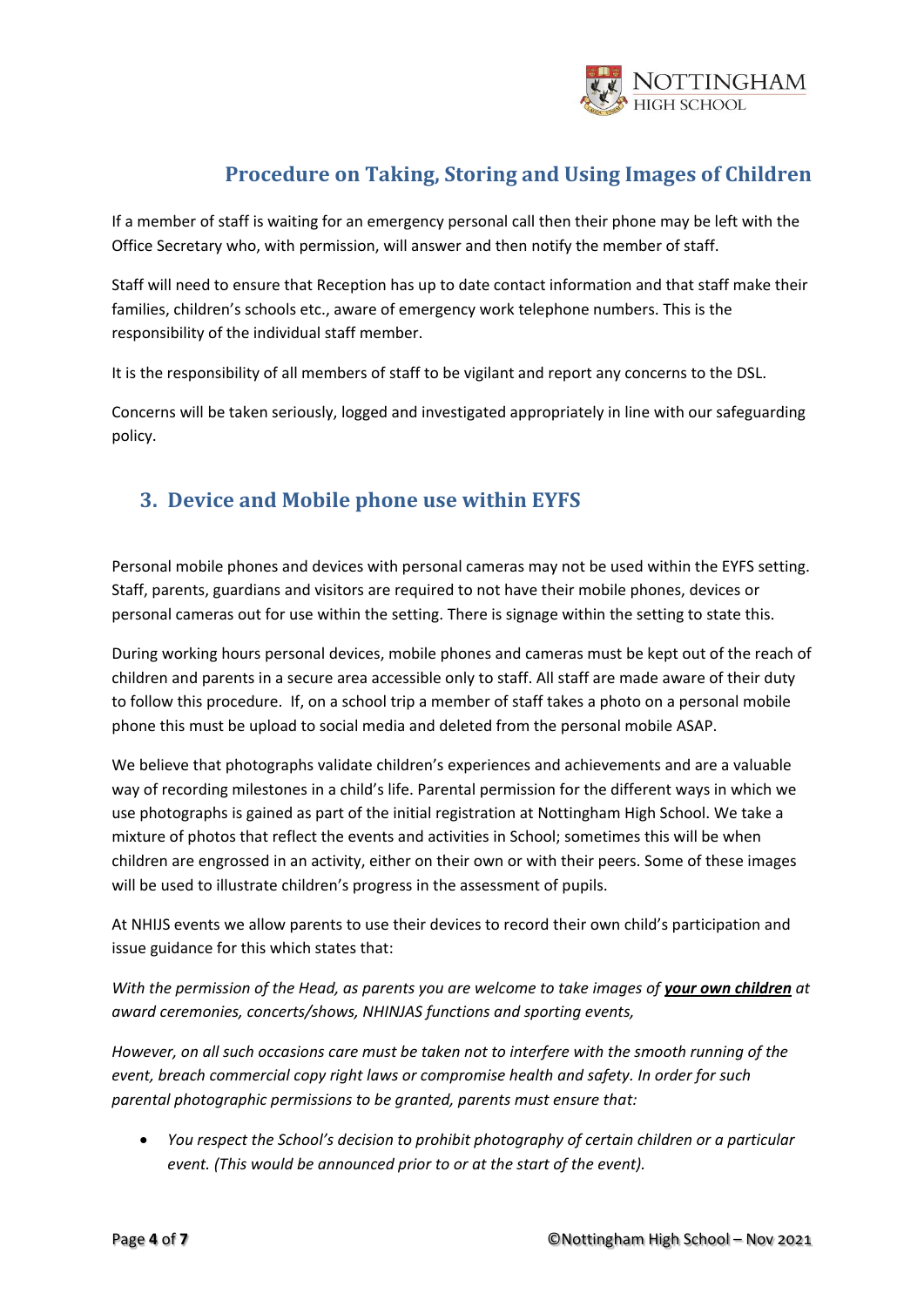

- *Any images taken are for personal use only. Images including children other than your own, must not be sold or put on the internet; if they are, Data Protection legislation may be contravened.*
- *You will not use any images of children so as to cause offence or harm.*

*If you choose to photograph your child at such an event, please show consideration and courtesy to other audience members and ensure that you do not hamper their enjoyment of the event or distract the pupils who are participating in the event.* 

Therefore, whilst we ask you not to use cameras and phones around the site on a daily basis, at public events such devices are permitted with permission from the Head.

## <span id="page-4-0"></span>**4. The Application of Data Protection Laws to Taking, Using and Storing Images of Children**

Parents who accept a place for their child at NHS are invited to agree to the School using photographs of their child and information relating to their achievements for promotional purposes, which may be published by local media and in the school prospectus and on the website, as well as displayed within the premises and in bulletins and newsletters. The system used to establish this is an 'opt out' clause in the school /parent contract. Images of any child who is 'looked after' will not be used.

#### <span id="page-4-1"></span>**5. Use of Images: Displays etc**

We only use images of our pupils for the following purposes:

- a) Internal displays (including clips of moving images) on digital and conventional notice boards within the school premises,
- b) Yearbooks, Speech Day programmes and similar publications,
- c) Communications with the School community (parents, pupils, staff, Governors and alumni) via the School's website
- d) Our e-newsletter, subject Blogs and IJS Blog.
- e) Marketing the school both digitally by website, social media, by prospectus, by displays at educational fairs and other marketing functions and by other means including media publications.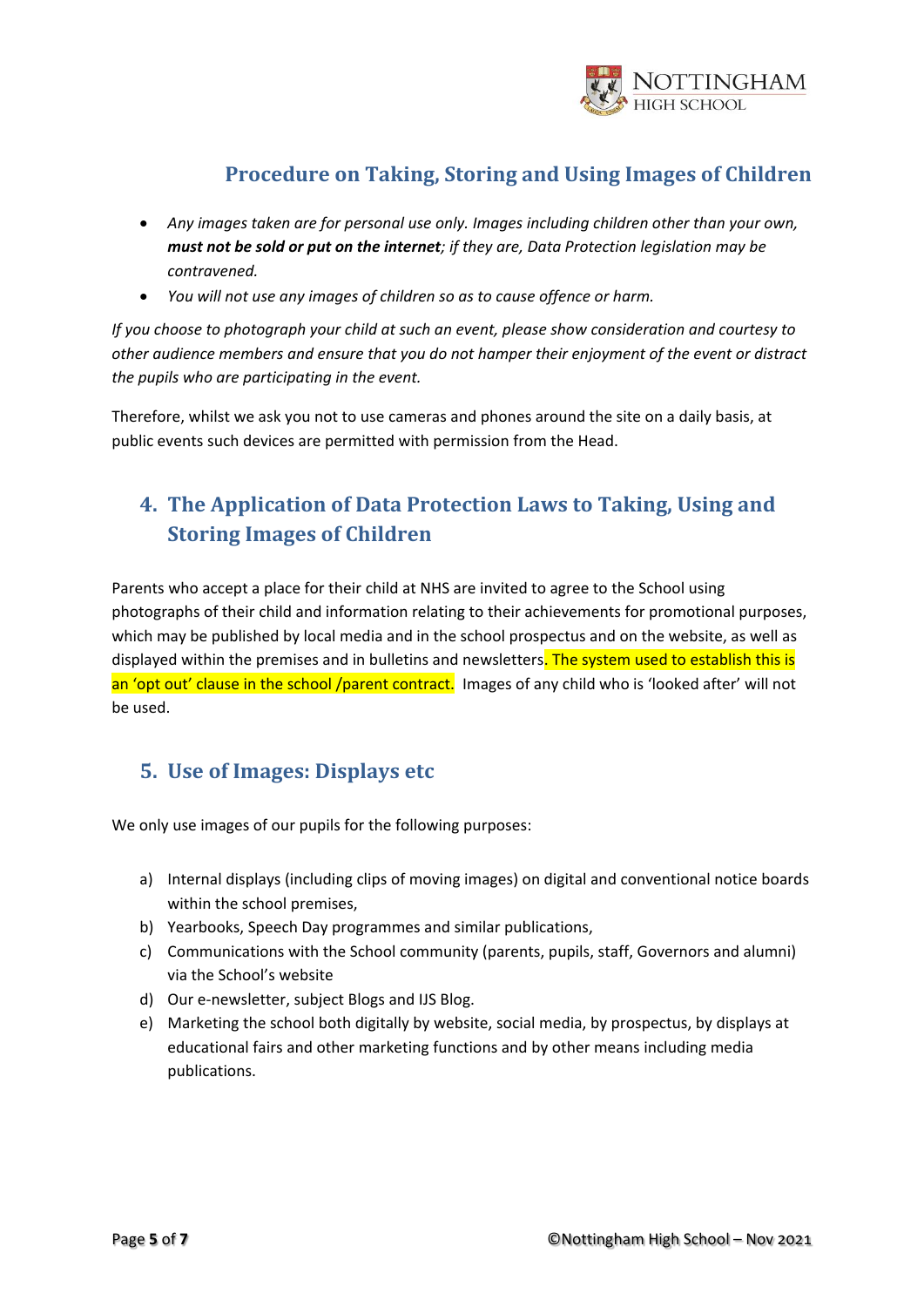

#### <span id="page-5-0"></span>**6. Use of Images: Internal Identification**

All pupils are photographed on entering the school and, thereafter, at two/three yearly intervals, for the purposes of internal identification.

These passport-sized photographs identify the pupil by name.

They are securely stored in the password-protected area of the staff database, where access is restricted to academic, pastoral and school office staff. Any parent who so requests will be sent a copy of his or her photograph.

# <span id="page-5-1"></span>**7. Images that we use in Displays and on our Website/Social Media platforms**

We only use images of School activities, such as plays, concerts, sporting fixtures, prize-giving, school trips etc. in their proper context. We never use any image that might embarrass or humiliate a pupil. Pupils are always properly supervised when professional photographers visit the school. Parents may request copies of such photographs.

#### <span id="page-5-2"></span>**8. Storage and Review**

Our images are stored securely, either in locked filing cabinets or in a password protected section of the school's file servers. Images are reviewed annually and are deleted or destroyed when no longer required.

We have a procedure in place for regularly checking and updating our website and expired material is deleted.

#### <span id="page-5-3"></span>**9. Media Coverage**

We will always follow issues up with the Press Complaints Council (PCC) if the media fail to follow the appropriate code of practice for the protection of young people, including the children of celebrities.

#### <span id="page-5-4"></span>**10. Staff Induction**

All new teaching and office staff are given guidance on this policy.